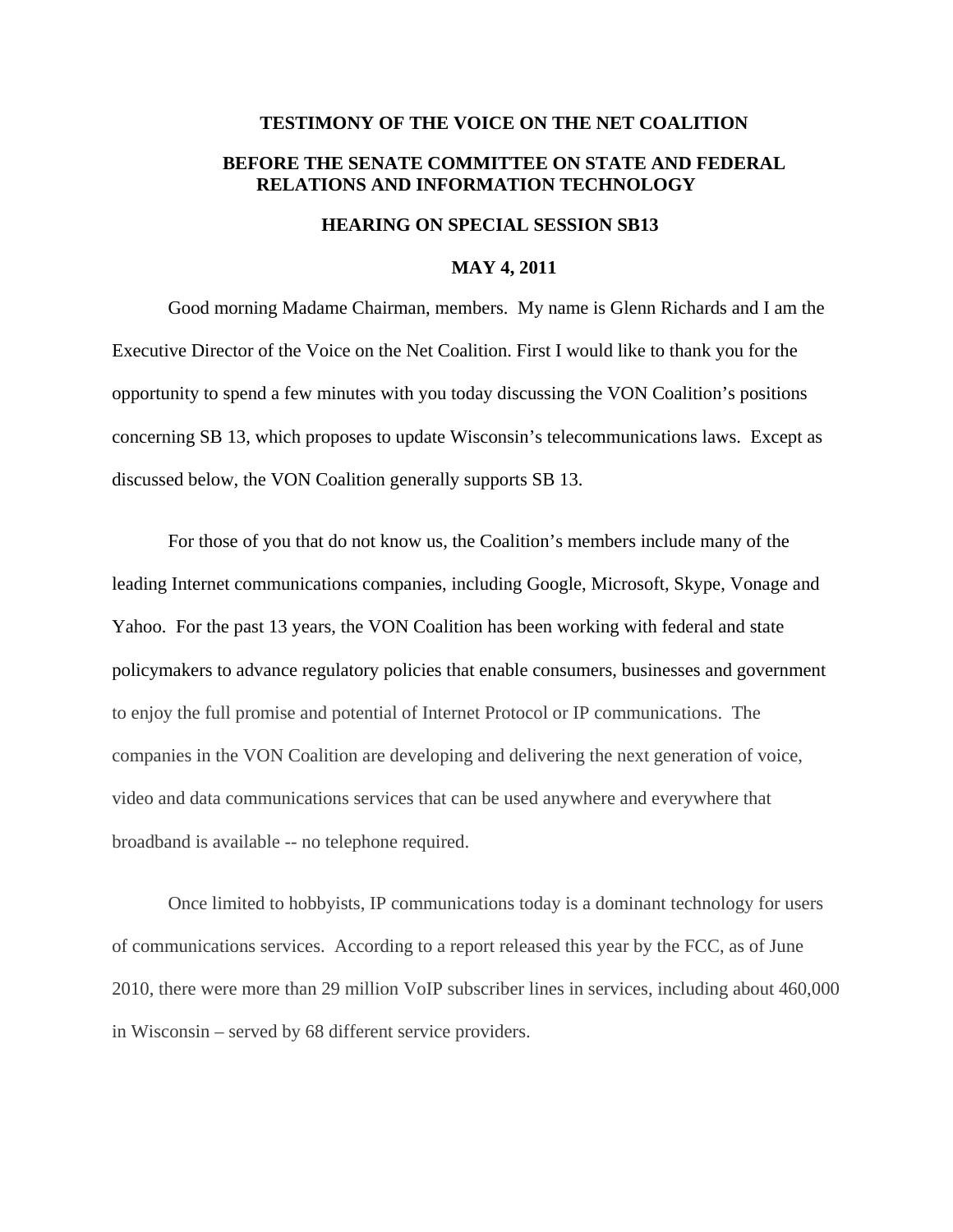The growth of IP communications has created viable competition in the communications industry, to the benefit of consumers that are saving hundreds of millions each year by switching to VoIP. VoIP also provides consumers flexibility and features not possible in yesterday's telephone network. These include the ability to use a VoIP enabled phone through any broadband connection anywhere in the world; allowing voice mail to be sent to email or converted to text; allowing multiple devices to ring at the same time, and bringing video conference calling to the masses. At the same time, quality and reliability have improved to equal if not surpass that of the legacy phone network.

 For businesses, particularly small and medium sized businesses that cannot always take advantage of offerings available to larger customers, VoIP is lowering costs, allowing increased control over communications, increasing productivity, increasing mobility, enabling collaboration, and giving companies a competitive advantage. VoIP promotes telework; allowing people to work seamlessly from home as if they were in the office; creating more time with family and greater employment opportunities for parents of small children, adult caregivers and the disabled.

IP communications have prospered in a largely unregulated environment, and have prospered *because* of that largely unregulated environment. The Federal Communications Commission in 2004 preempted state regulation of interconnected VoIP – which are services that are used more like a replacement for regular telephone service. And while the FCC has imposed certain public safety and consumer protection requirements on interconnected VoIP providers, such as a requirement to provide 911 services, protect customer data and assist law enforcement, there is no federal regulation of VoIP providers' entry into the market or regulation of the rates they charge.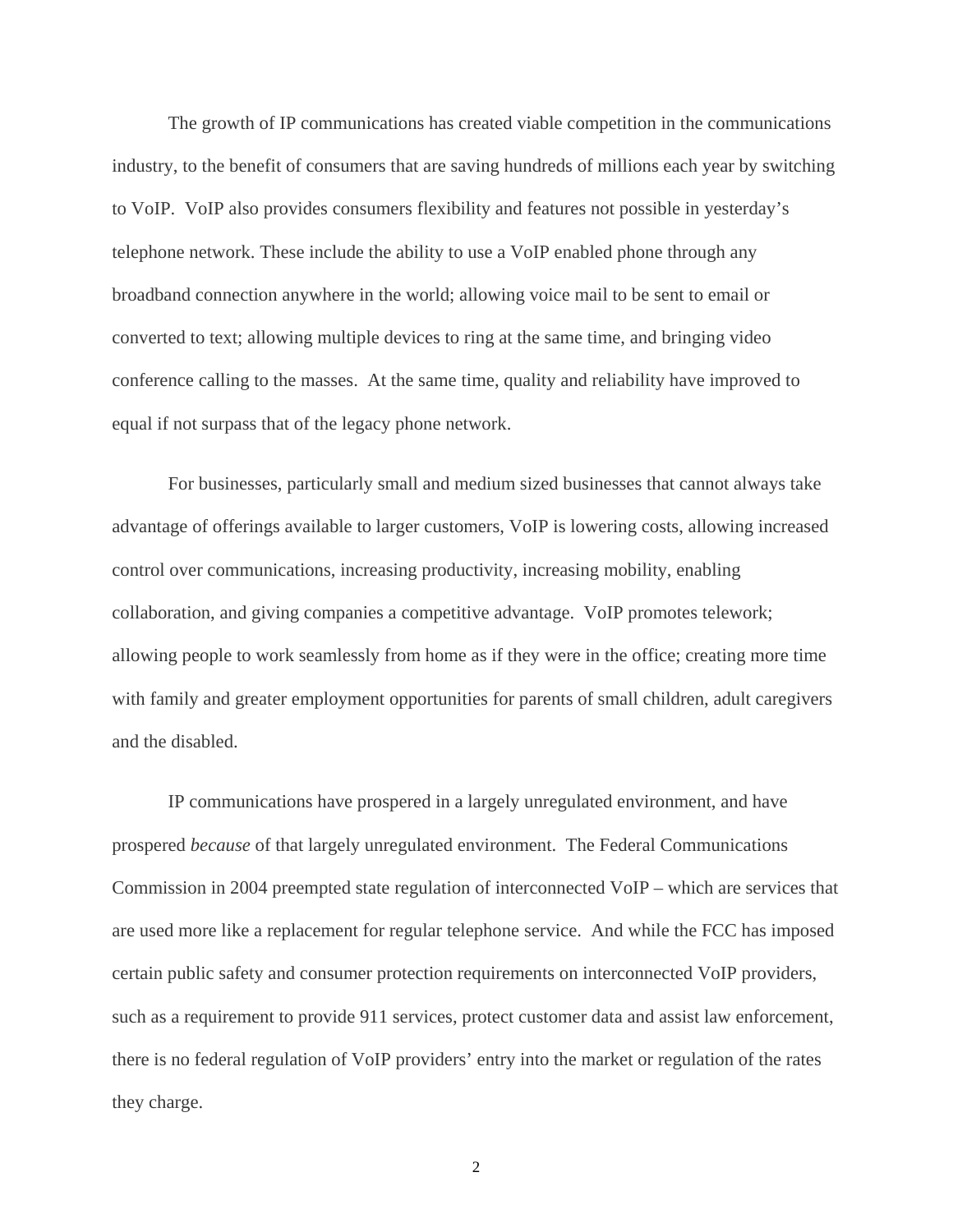While the VON Coalition is encouraged that Wisconsin may join the at least 17 other states that have already provided certainty to the investment markets by codifying regulatory "safe harbors" for VoIP and/or IP-enabled communications, we are concerned about the provision of SB 13 that would mandate the payment of intrastate switched access charges on VoIP traffic in Wisconsin. The 17 states that have precluded state regulation of VoIP services did so in recognition of the fact that there is no benefit to imposing legacy telephone regulations on VoIP and that future investment in VoIP will be lost if legacy regulatory obligations place unnecessary burdens and costs on companies eager to invest in and deliver innovative products and features to consumers.

Access charges are the compensation that traditional phone companies pay each other to originate and terminate phone calls to each other's customers—a regime known as inter-carrier compensation. VoIP providers are not traditional phone companies and do not pay access charges or other inter-carrier compensation. VoIP traffic is usually originated or terminated through arrangements with competitive local exchange carriers, or CLECs, who themselves have interconnection agreements with incumbent local exchange carriers or other CLECs, that in most instances provide compensation for the origination or termination of VoIP traffic. These charges, if any, are resolved through the normal course of business between telecommunications carriers.

The language in SB 13 mandating the payment of intrastate switched access charges on VoIP traffic would – for the first time – impose a new and costly assessment on this innovative technology, even though the Federal Communications Commission has announced its intention to eliminate the access charge regime because it retards broadband innovation and investment. Forcing VoIP providers—and, in turn, their customers—to pay new fees in order to connect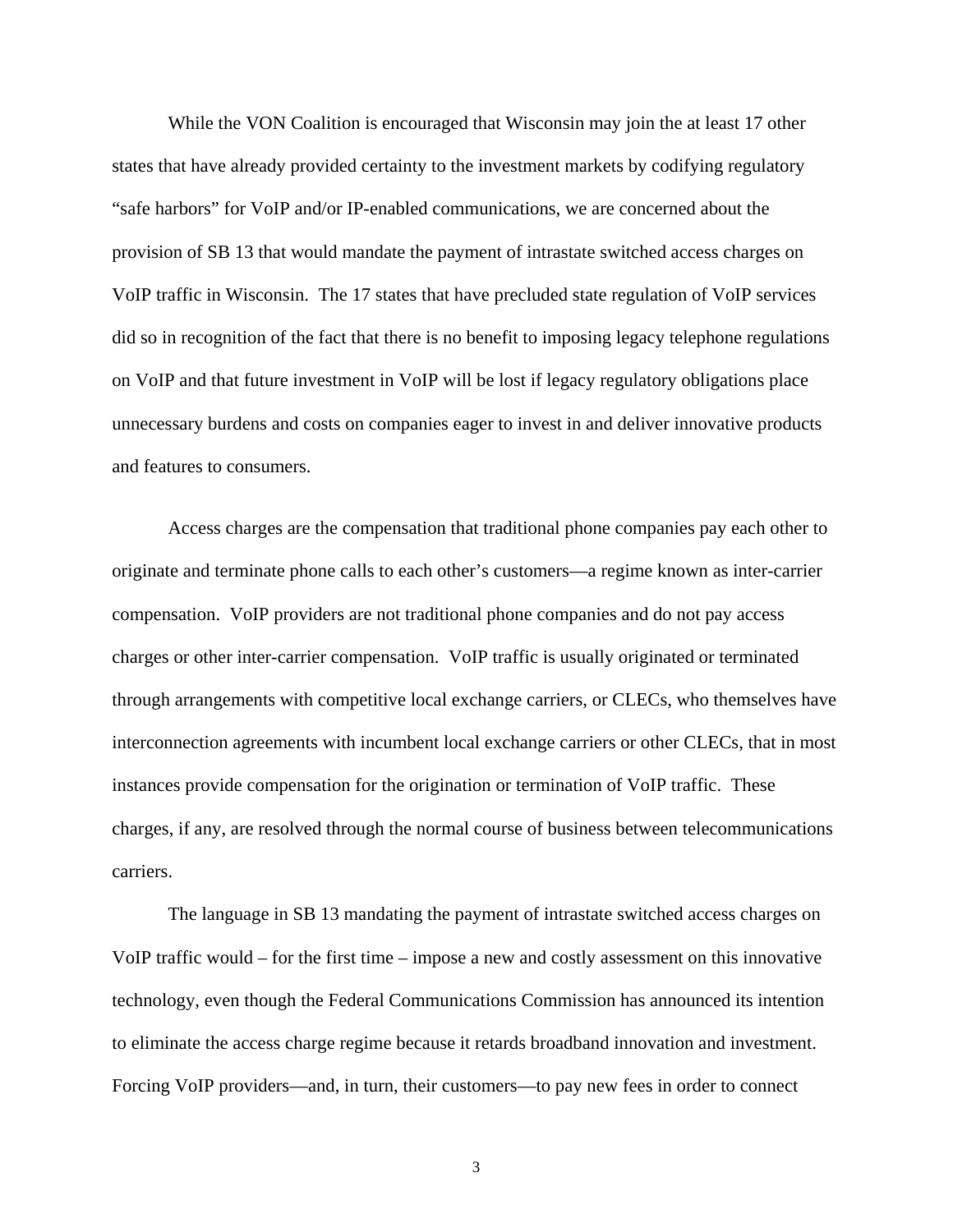VoIP calls in Wisconsin would increase uncertainty, disrupt existing interconnection arrangements and raise the costs of doing business in the state, imposing unnecessary new financial obligations on businesses and consumers at a time in our economy when they can least afford it.

 Importantly, imposing intrastate access charges on VoIP traffic or VoIP providers is *not* the law today. In fact, three federal courts have confirmed that tariffed access charges do *not*  apply to VoIP traffic. This is because VoIP is an information service that travels over the Internet, and therefore cannot be separated into interstate and intrastate portions. Trying to apply *intra*state rules to VoIP, an *inter*state service, would only invite litigation to invalidate the illegal rules, because only the FCC can establish rules for inter-carrier compensation for VoIP traffic. In fact, the FCC opened a proceeding on February 9, 2011 to do just that, and has stated that it intends to issue an order in that proceeding by August.

 The VON Coalition urges you to adopt SB 13 without the access charge language. Doing so will stimulate investment and job creation and free this important technology from costly regulation. Amending the bill to eliminate the mandate to pay intrastate switched access charges on VoIP traffic, or at least to maintain the status quo until the FCC rules on this important issue by replacing the access charge provision with the language from the bill's prior iteration that made no determinations regarding the appropriate intercarrier compensation regime for VoIP traffic, will ensure the continued availability of these broadband communications offerings and open new high-tech economic opportunities by prohibiting regulation of innovative IP-based services, consistent with Federal law. Businesses and residential consumers in Wisconsin have much to gain from a regulatory environment that allows innovative IP enabled applications and services to remain free from regulations originally intended for plain old telephone services.